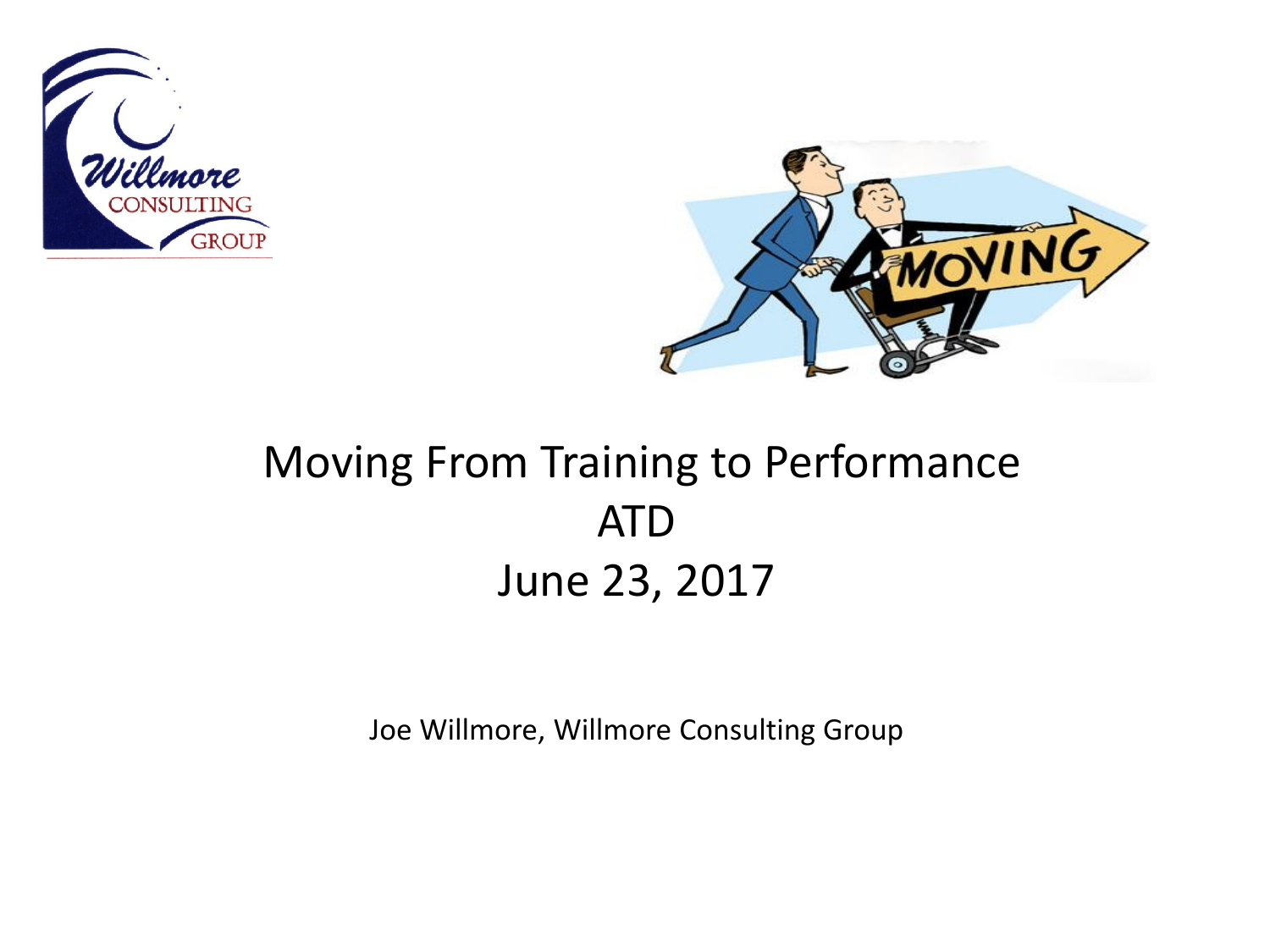### Session Outcomes

By the end of this session you will learn:

- Basic principles of a performance-based approach to work
- How performance consulting differs from training, organizational development, and process improvement
- Steps to take to build your performance consulting skills
- How to transition to a performance-based approach to your work

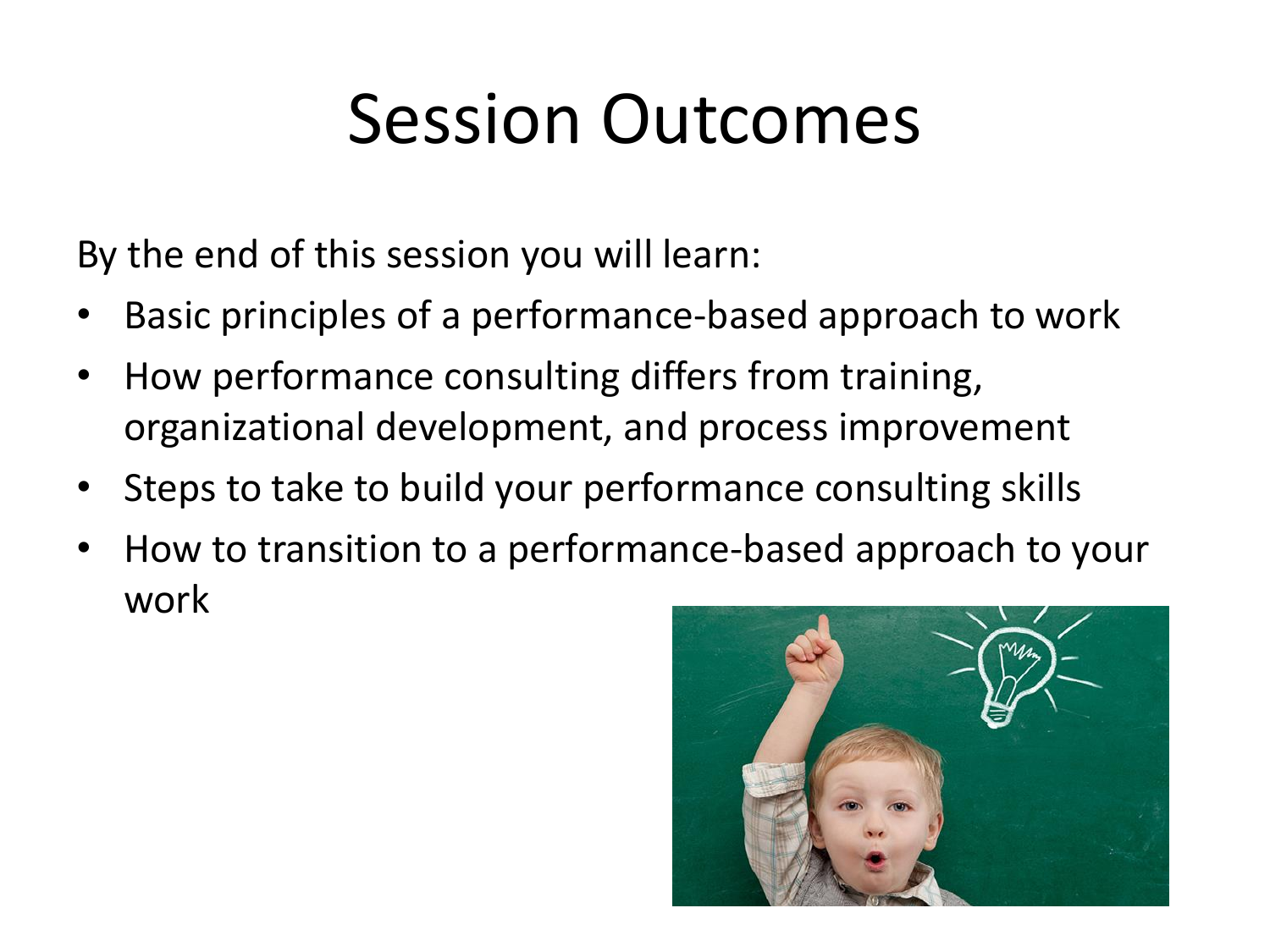### Misconceptions About Performance

What are some common misconceptions about performance?

- It's "training +"
- It's just another set of tools
- If you're a performance consultant than you don't do training
- It is more time intensive than just doing training or OD, so if you're in a hurry you don't have time to do this
- If you're really good at training or OD or facilitation then you're doing "performance improvement"
- Performance improvement is about a set of tools (if you have the tools you can do it, if you don't then you can't)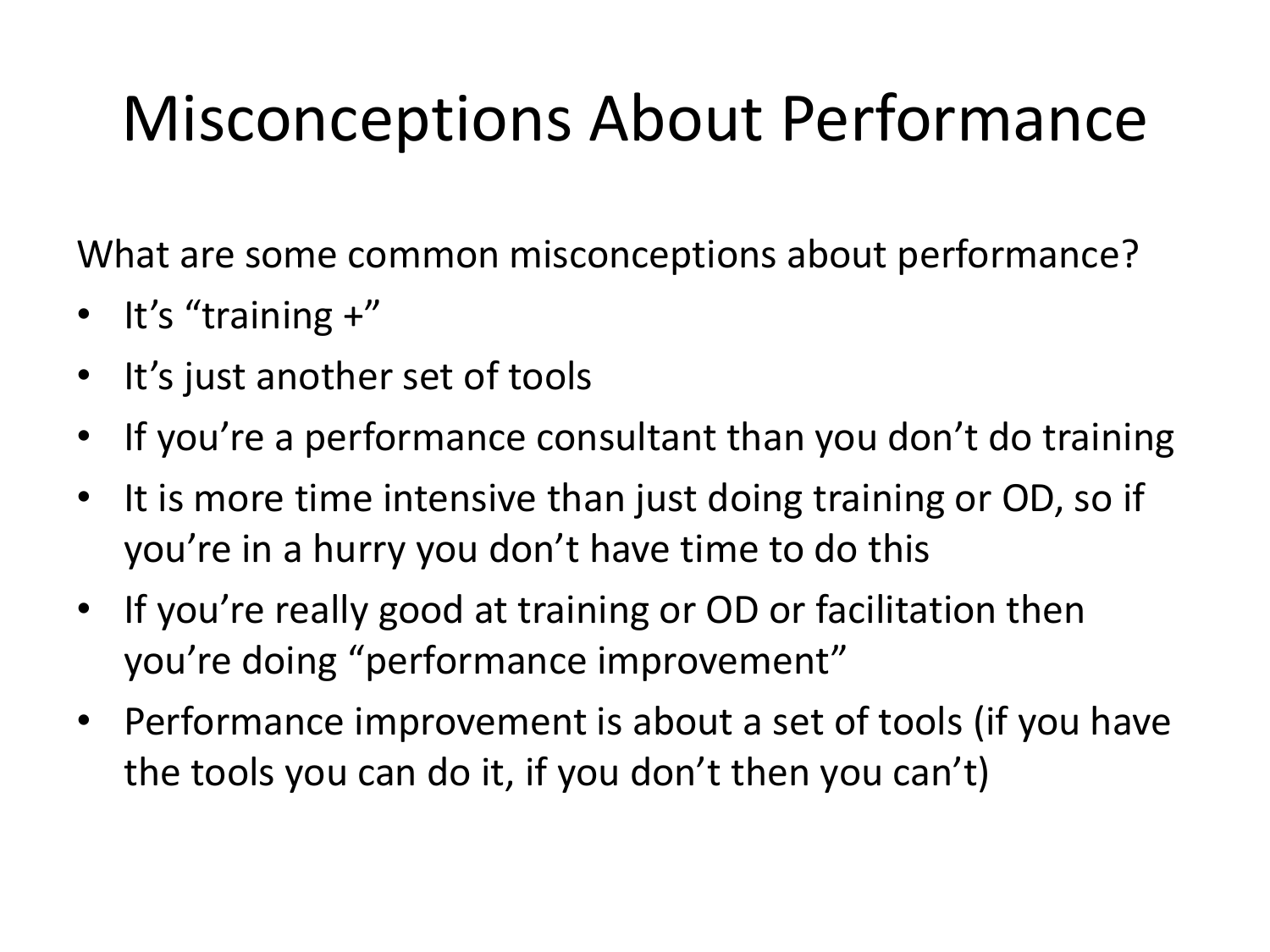### What is a Performance-focused Approach?

HPI, HPT, Performance Consulting, Performance-based

- Driven by business goals
- Seeks to produce specific accomplishments by closing a performance gap
- Root-cause/influence analysis
- Systemic approach to solutions
- Measurement to check movement on goals and performance gap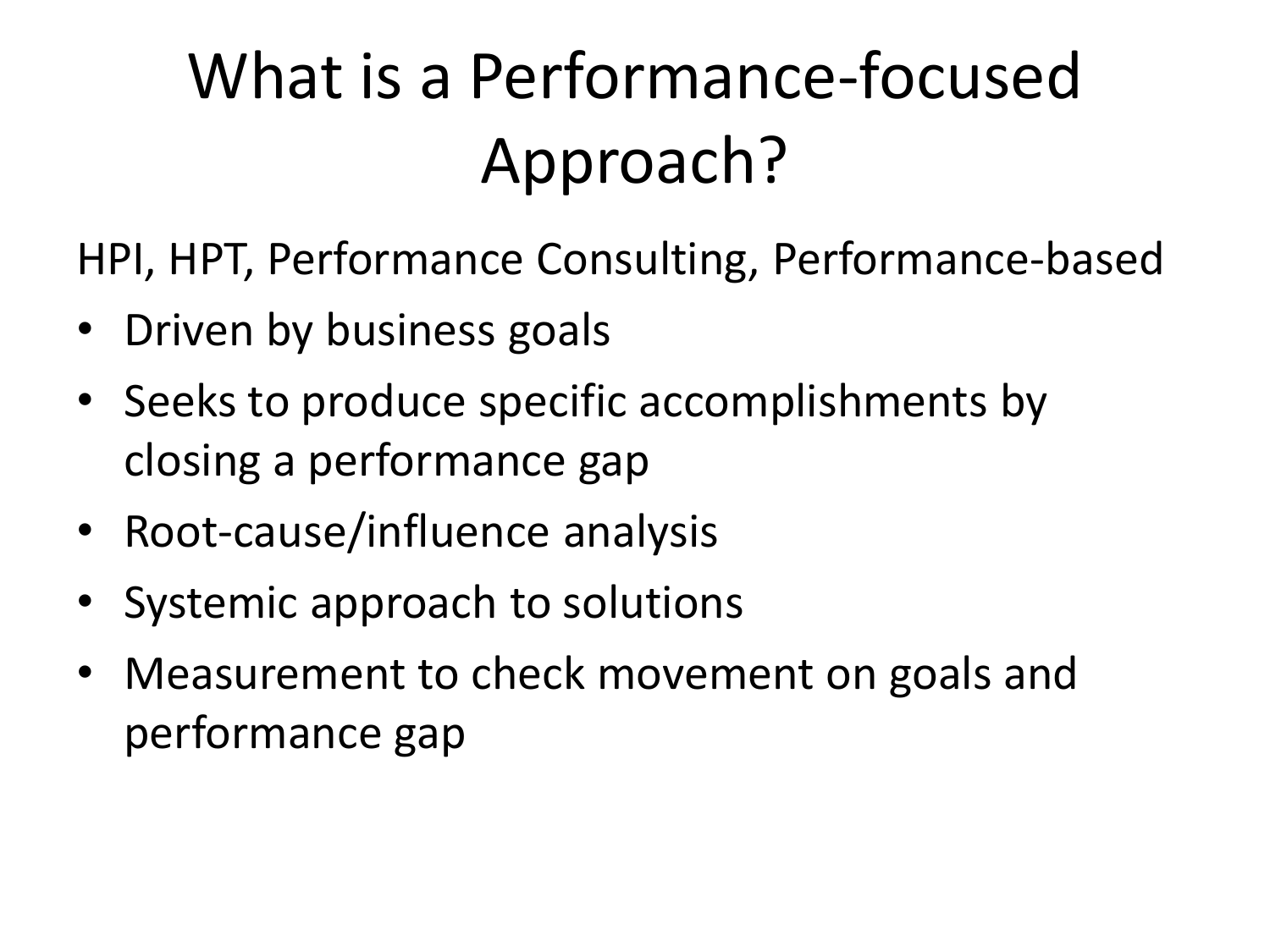## Understanding Accomplishments

- An accomplishment is what is of value to the organization
- An accomplishment is usually an outcome (but can sometimes be a process)
- Generally, accomplishments don't have verbs (behaviors or tasks have verbs)
- Accomplishments can be judged after the performer is gone (ie: we don't need to watch the performer in order to assess how they did)

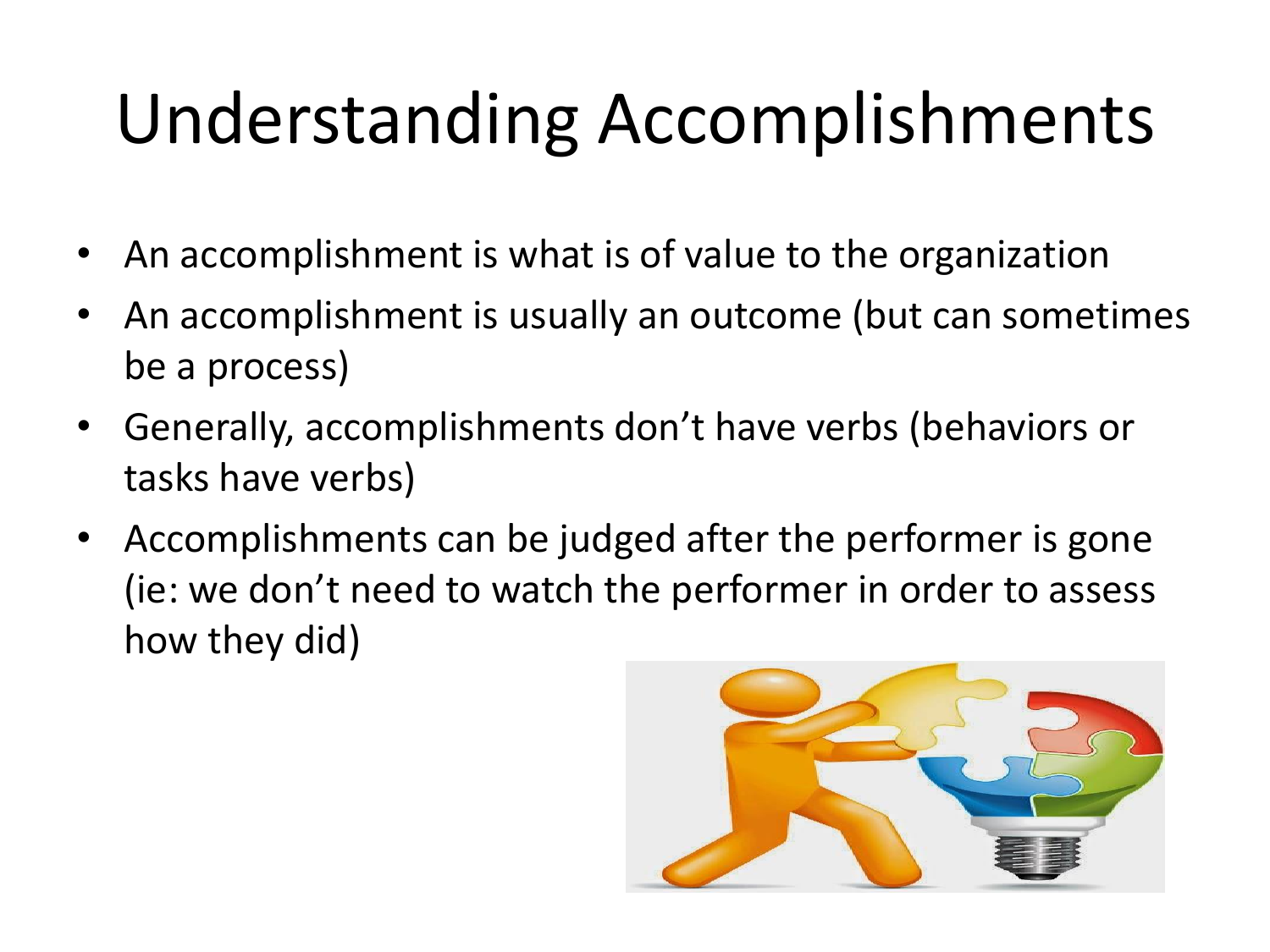## Identify the Accomplishment

How do you get the stakeholder to move past a fixation on the intervention and focus on the purpose?

- "In order to do what?"
- "What would success look like?"
- "How will we measure the results of this?"
- "At the end of the day, how will the work or work product be different?"
- Let's start with the end…if they've been successful, what will we have as a result or outcome?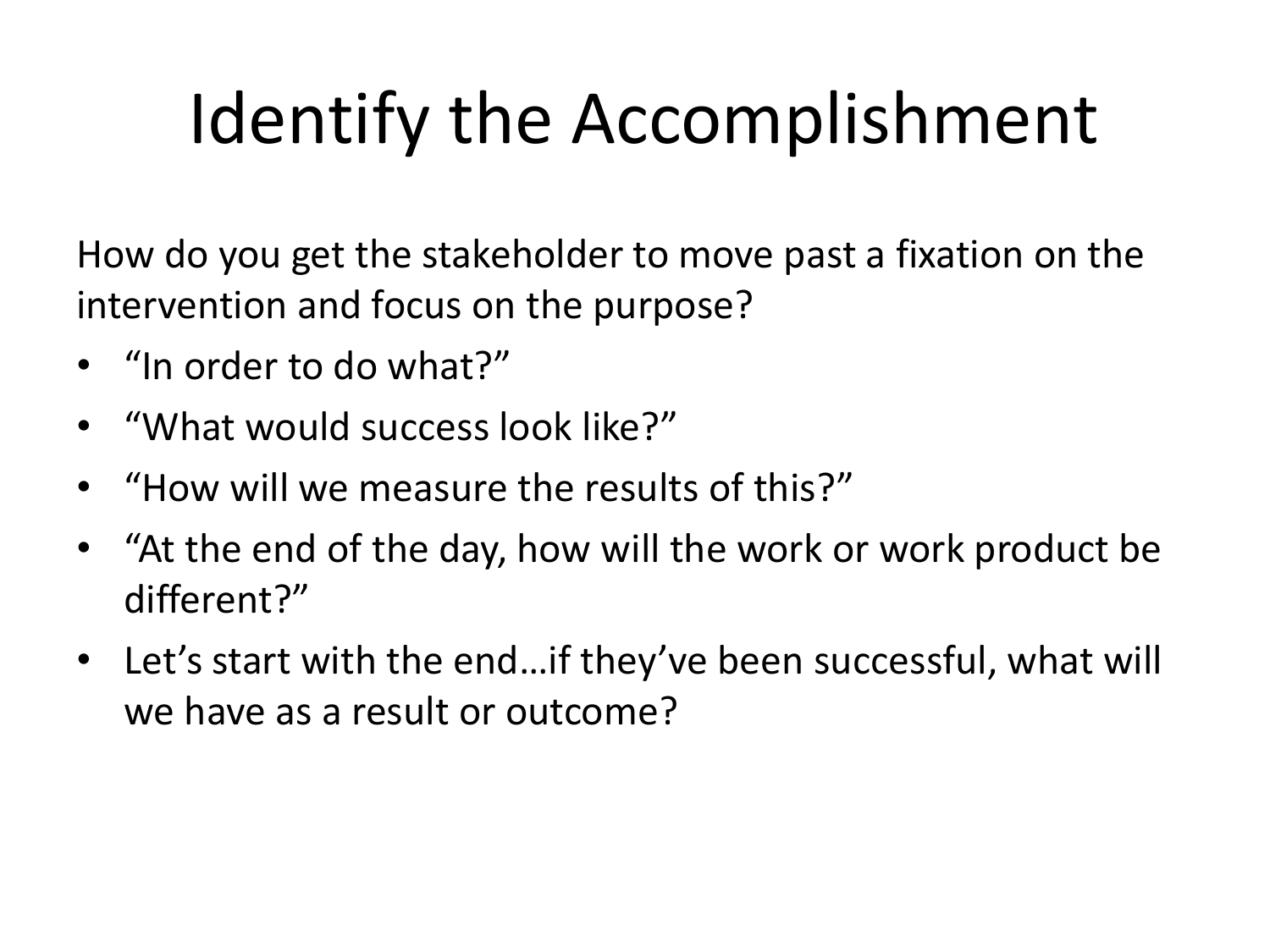### Gilbert's Behavioral Engineering Model (as adapted by Sanders and Thiagi)

#### **Physical Resources**

*Examples:* Tools, materials, technology, software, equipment, improved lighting, adequate project budgets, more personnel or FTE

#### **Knowledge**

*Examples:* Training, job aids, coaching, mentoring, OJT, continuing education,

#### **Structure/Process**

*Examples:* reporting relationships, management support, policy and procedure, logical steps to follow, mission statement, org chart

#### **Motives**

*Examples:* Profit sharing, recognition, performance-based pay, bonuses, benefits, job security, prestige of position, opportunities for advancement,

#### **Information**

*Examples:* Feedback on your performance, clear standards, customer feedback, reliable data, reference materials, priorities for work

#### **Wellness**

*Examples:* Health care system, marriage counseling, more physical exercise, breaks, stress management, better dietary habits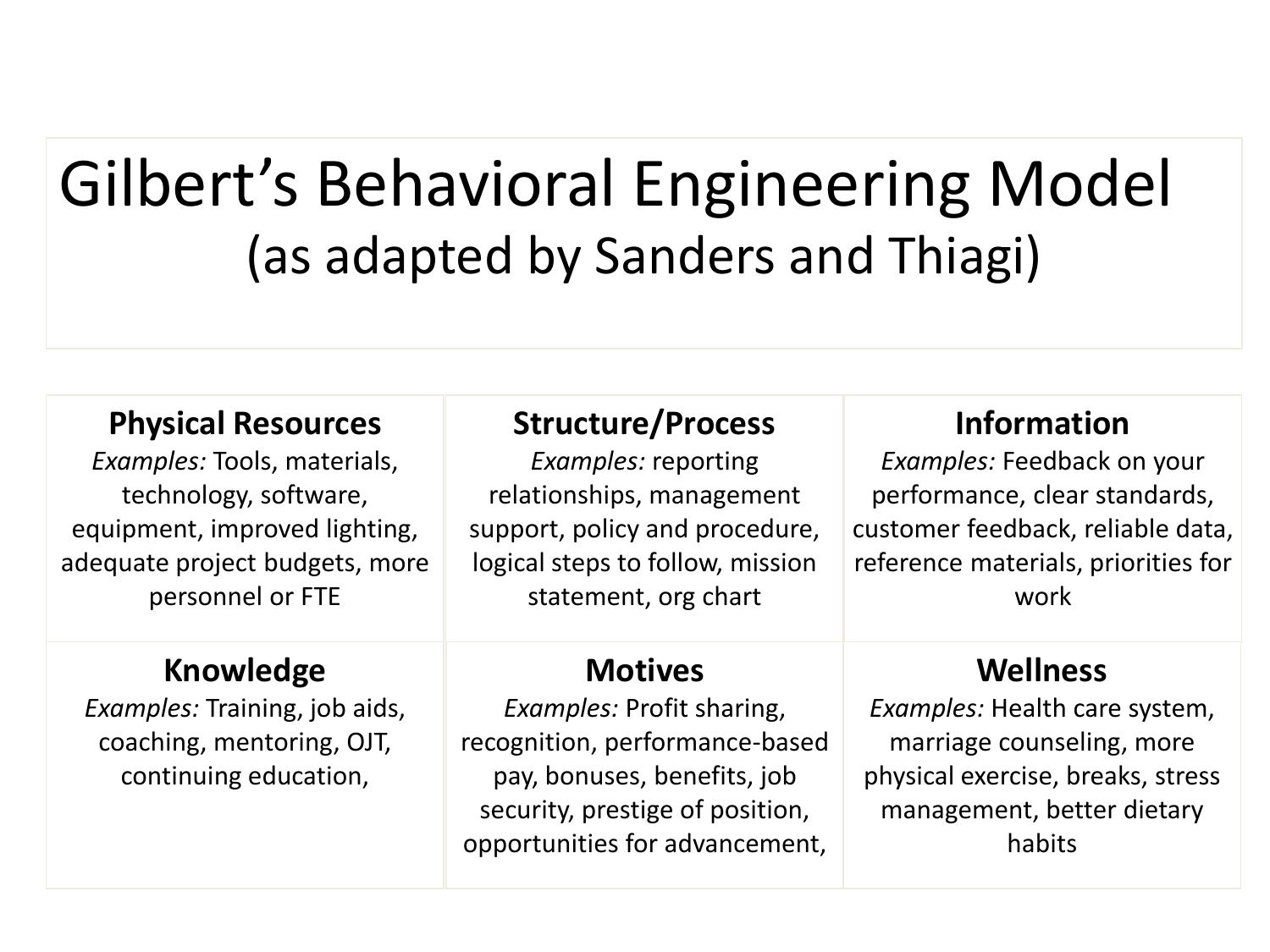### Deciding if Knowledge/Skills are the Answer

Determining if the issue is more than training:

- Root cause/influence analysis
- Looking at exemplars and identifying lessons learned
- Have they ever been able to do this? If so, what changed?
- On pain of death, could they do this correctly?
- What's different between your best performers and your poor ones?
- Do NOT look at whether or not skills/knowledge could be better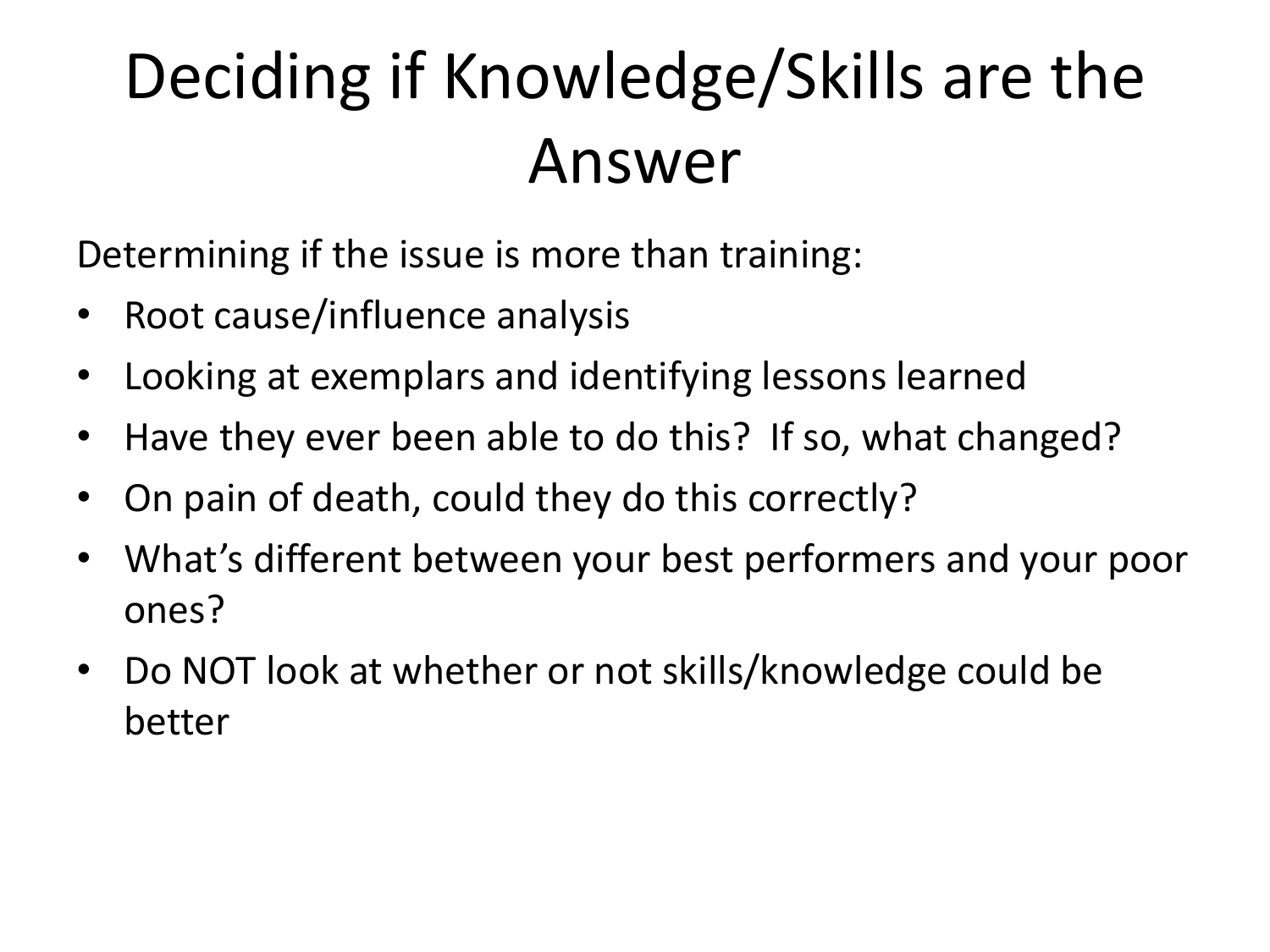## Critical Competencies for PCs

- Systems thinking
- Business savvy
- Strategic and results-focused
- Consulting skills
- Curiosity
- Influencing skills

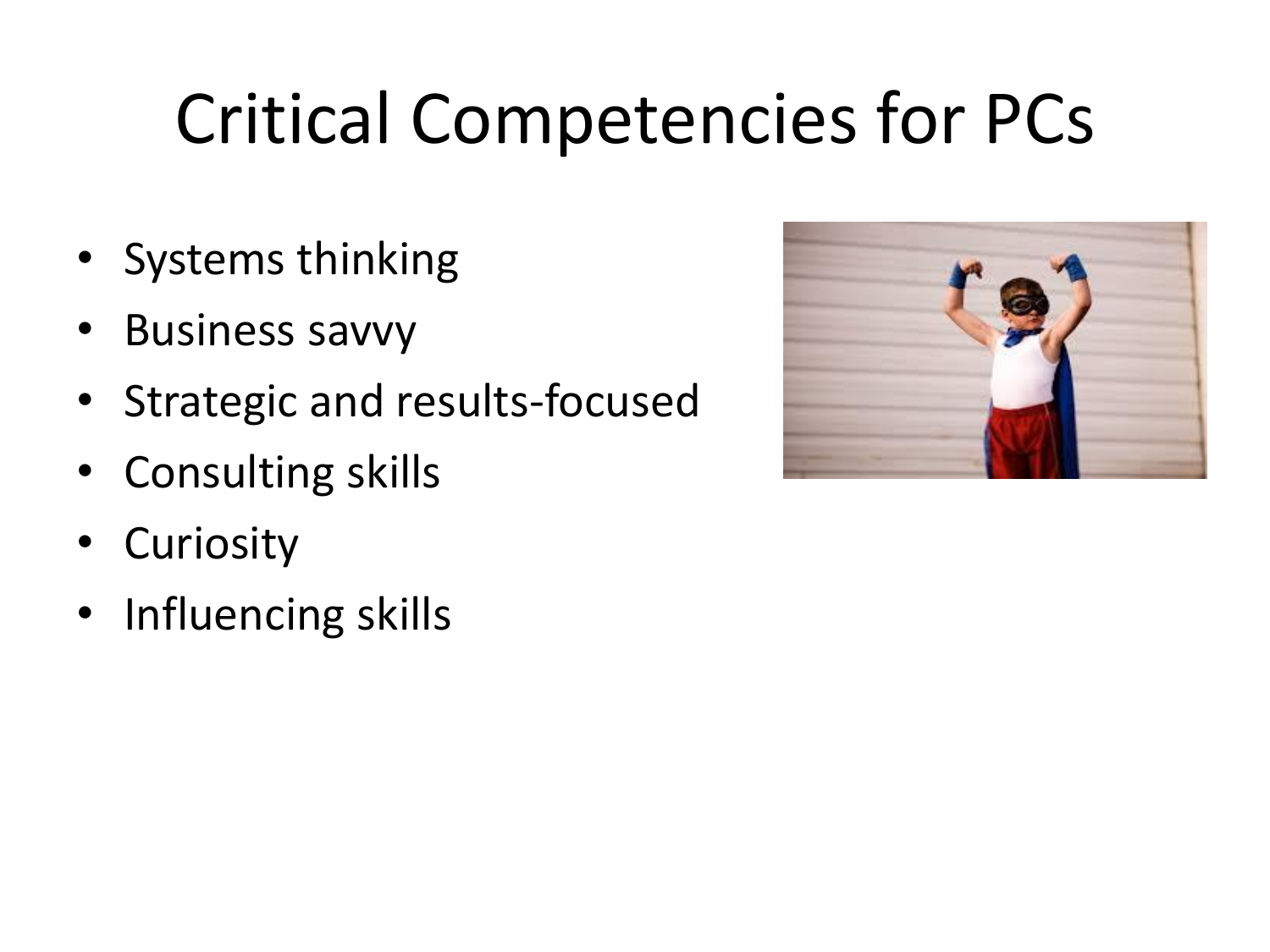# Using Questions Intelligently

"The answers to our problems already exist. What we need to do is to discover the right questions." --Jonas Salk

- **Create curiosity**
- Ask for "context" as an excuse for delving in to other issues outside your silo
- Get deeper than the client intends to go—peel back the story
- Move from transactional to performance focus

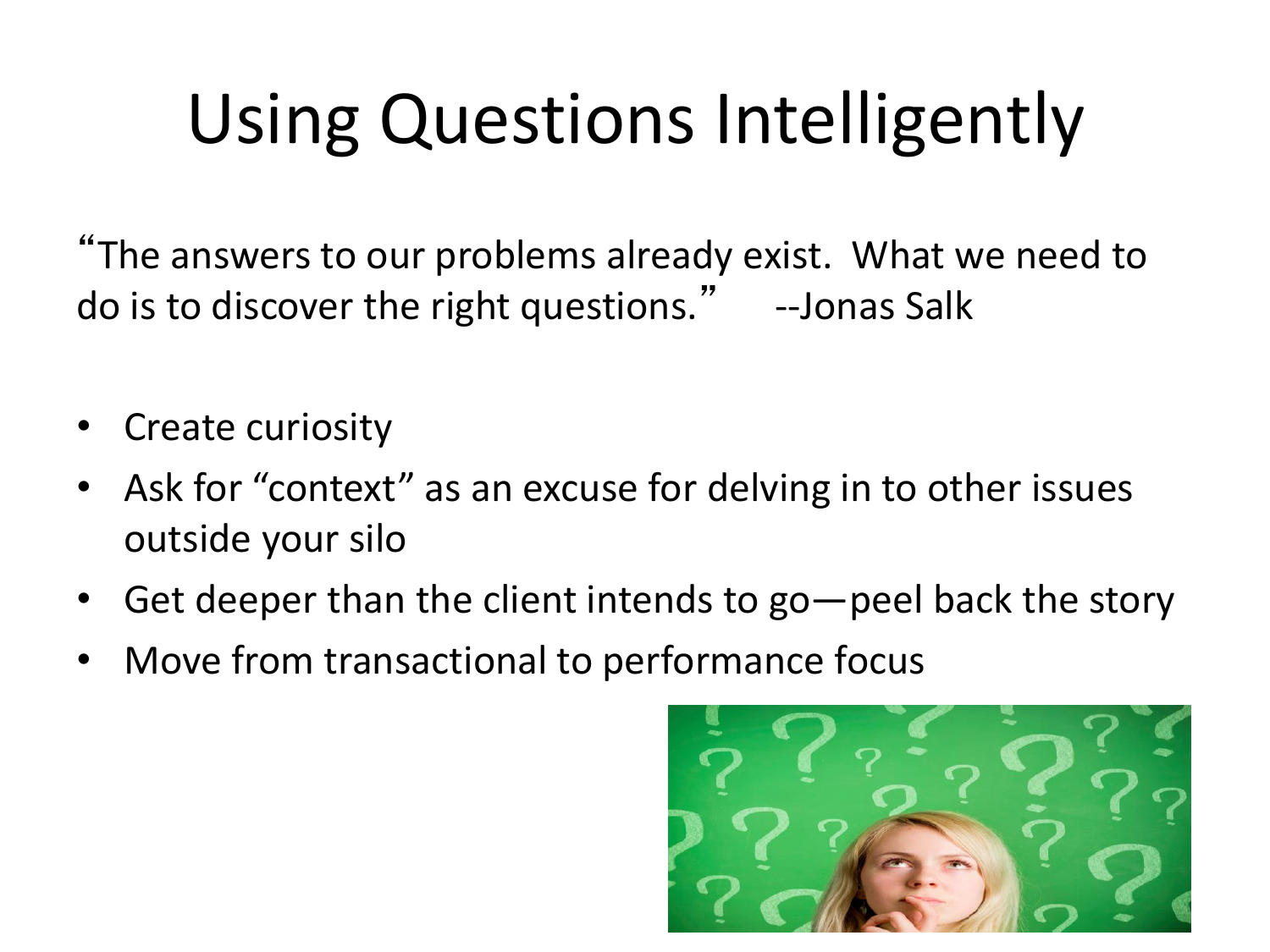### Questions That Open Up Opportunities

Ask questions that encourage clients to move outside the silo:

- What do our best performers do that others don't? How'd they get to be better?
- Once we've done the training, what else could prevent us from getting these results?
- Was there ever a time they were able to perform this work? If so, what changed?
- How are our competitors different on this—what do their people do we don't do?
- What additional support can we use to reinforce this initiative? How can other functions besides L&D get behind this?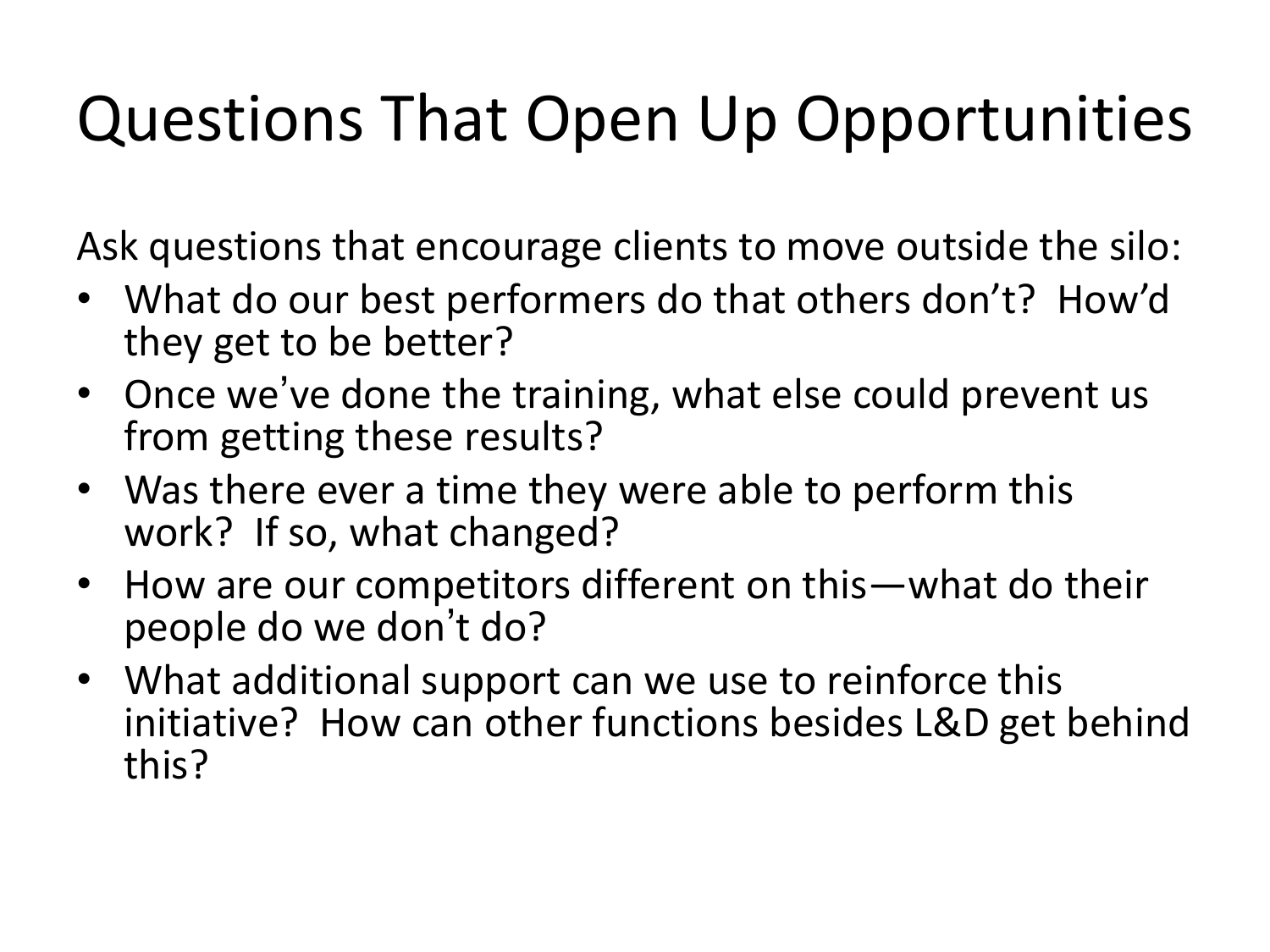## Identify Exemplars

- Distinguish between ideal employees or hi-potentials versus those that perform the best
- Watch out for how you measure performance—is that really what you want?
- Your exemplars may actually split roles
- Determine what makes the exemplars so good and find a way to put it in a box—it will often be outside of your silo

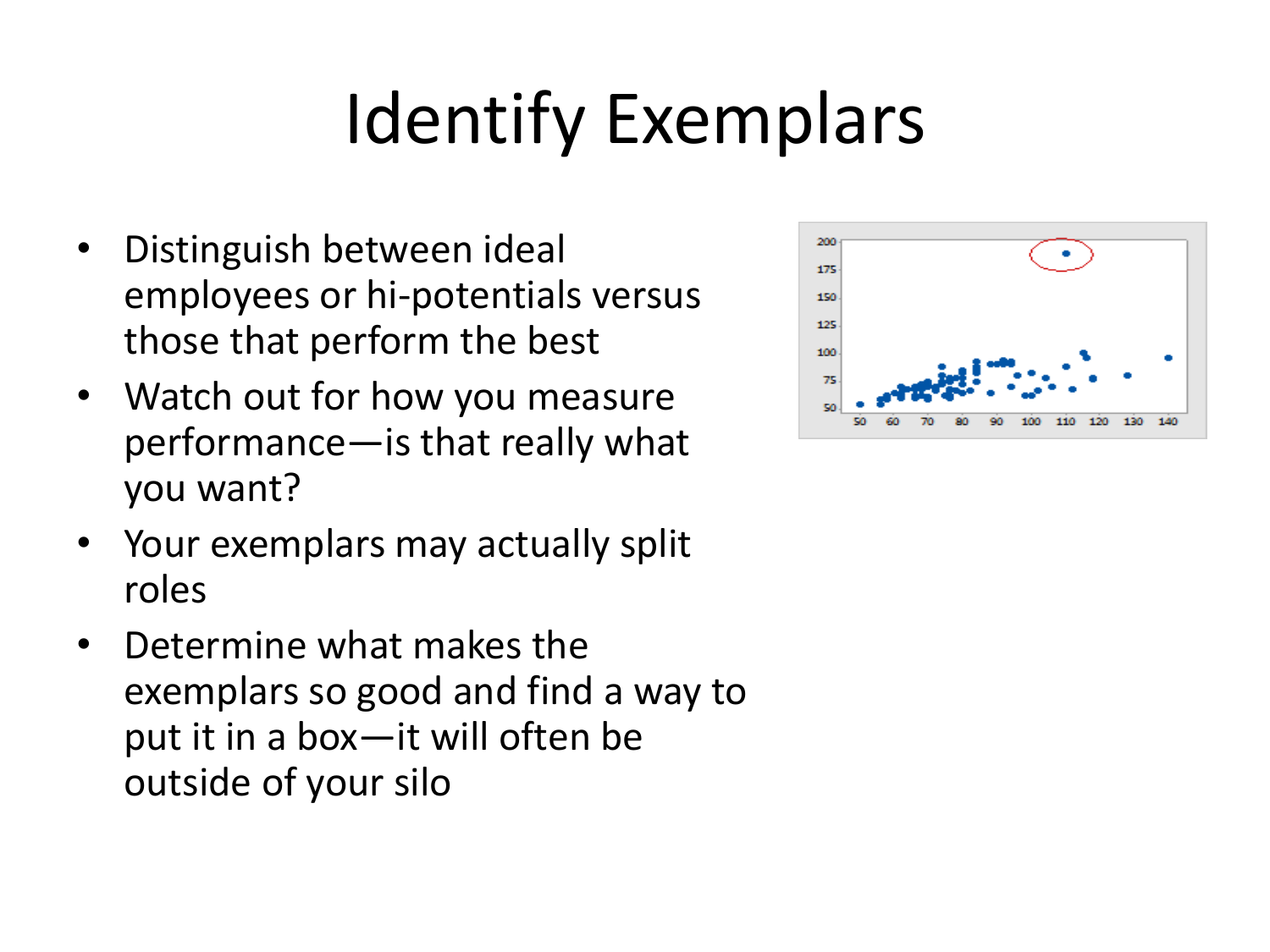# Identifying Top Performers

Top performers do the following:

- Do away with unnecessary steps.
- Perform an extra step that is needed but not documented.
- Use available information and documentation that others do not.
- Possess a self-created job aid that others do not.
- Possess information or data that others do not.
- Possess better tools than do others.
- Possess a different motive for performing.
- Receive different guidance and feedback.
- Obtain different incentives.
- Generally do not succeed as a result of training. (from Fuller and Farrington)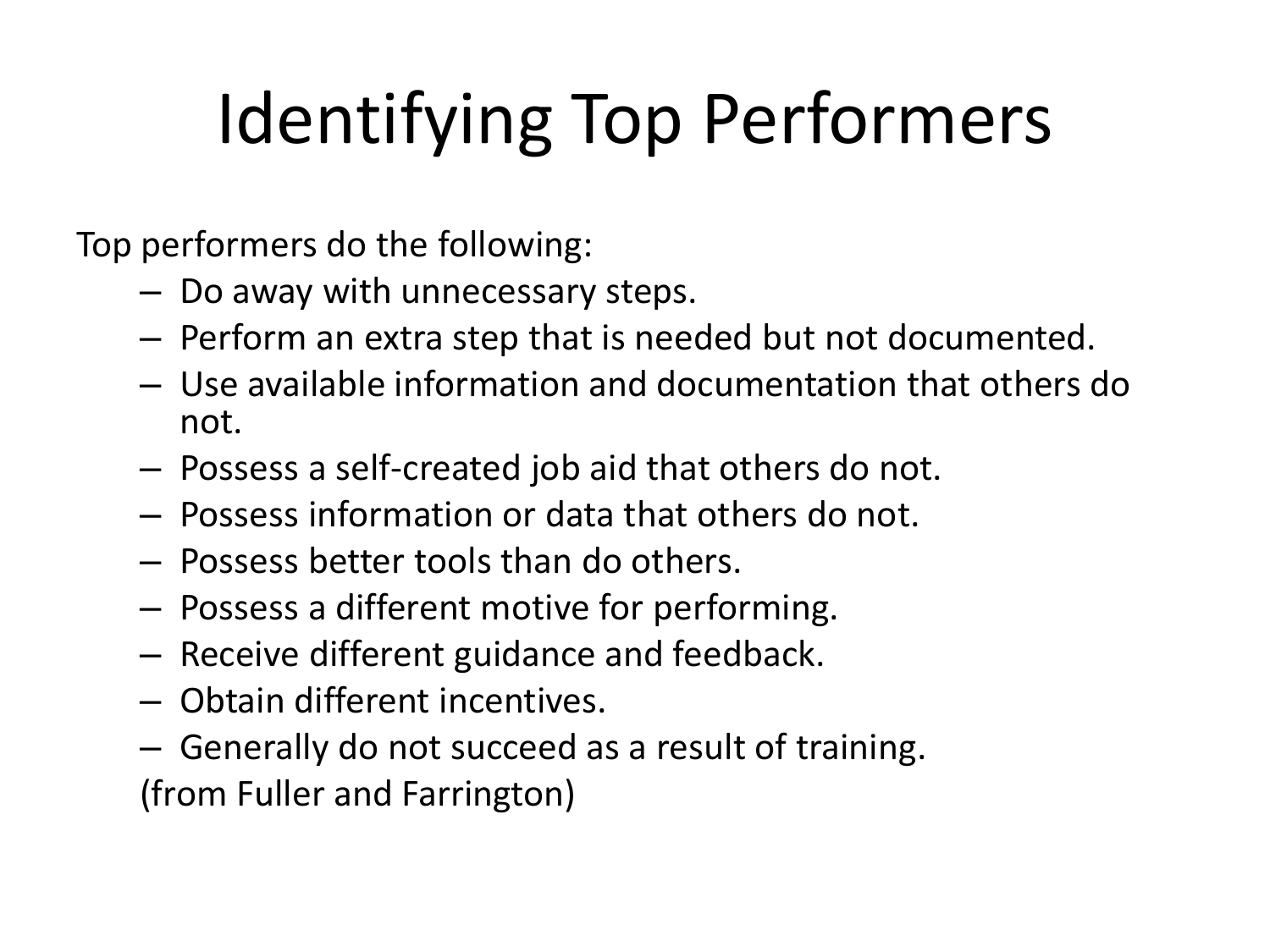### Strategies for Moving to Performance

- Act like an external consultant
- Acquire business savvy and focus on organizational priorities
- Partner with others
- Think systemically
- Stay curious

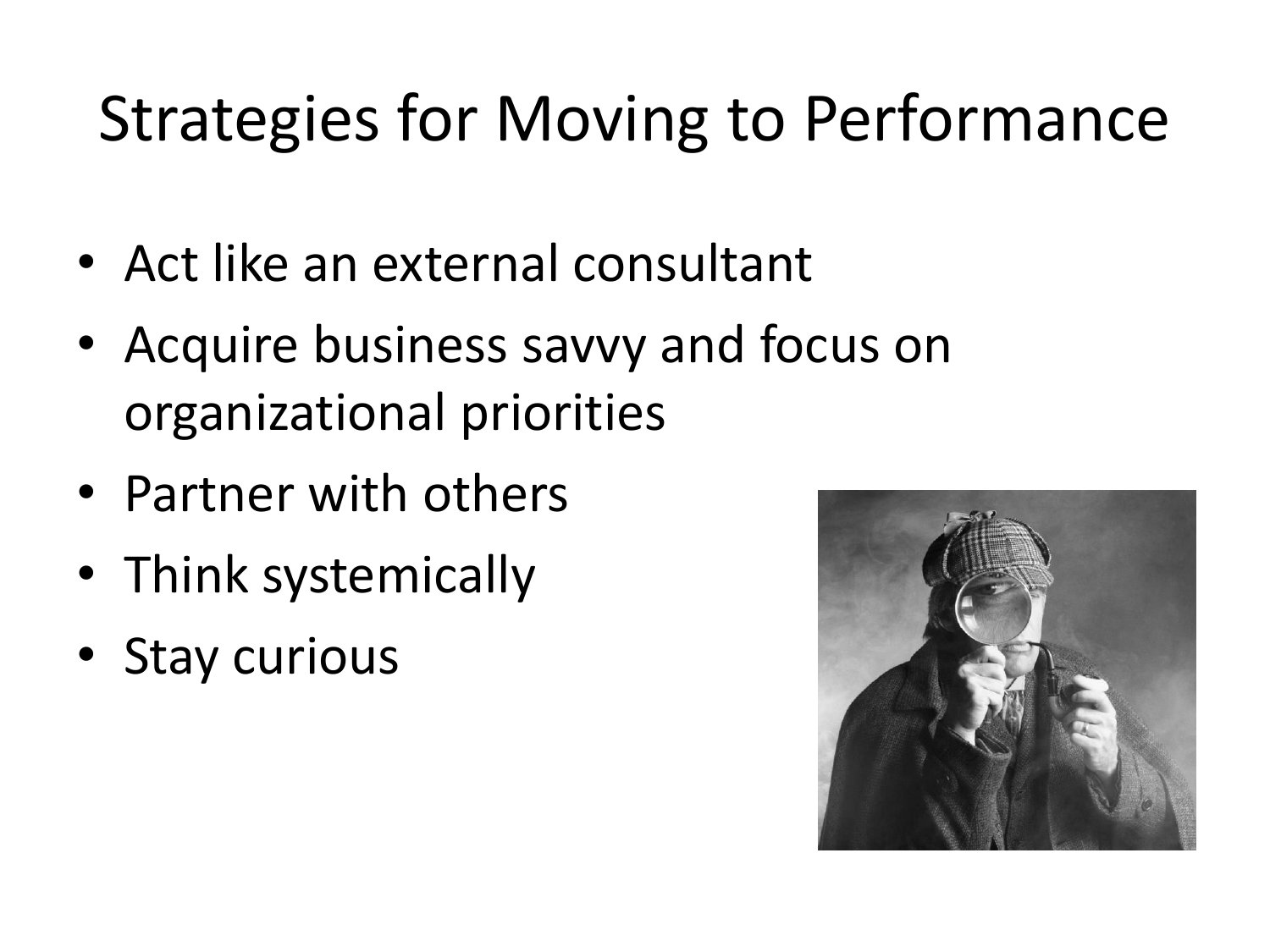### Questions?

Let's look at some of the questions and issues that you submitted….

- How do I get buy-in?
- How do I get tangible support from management?
- Where should a performance consultant group be based in the organization?
- Does the size or nature of the organization change how you do performance consulting?